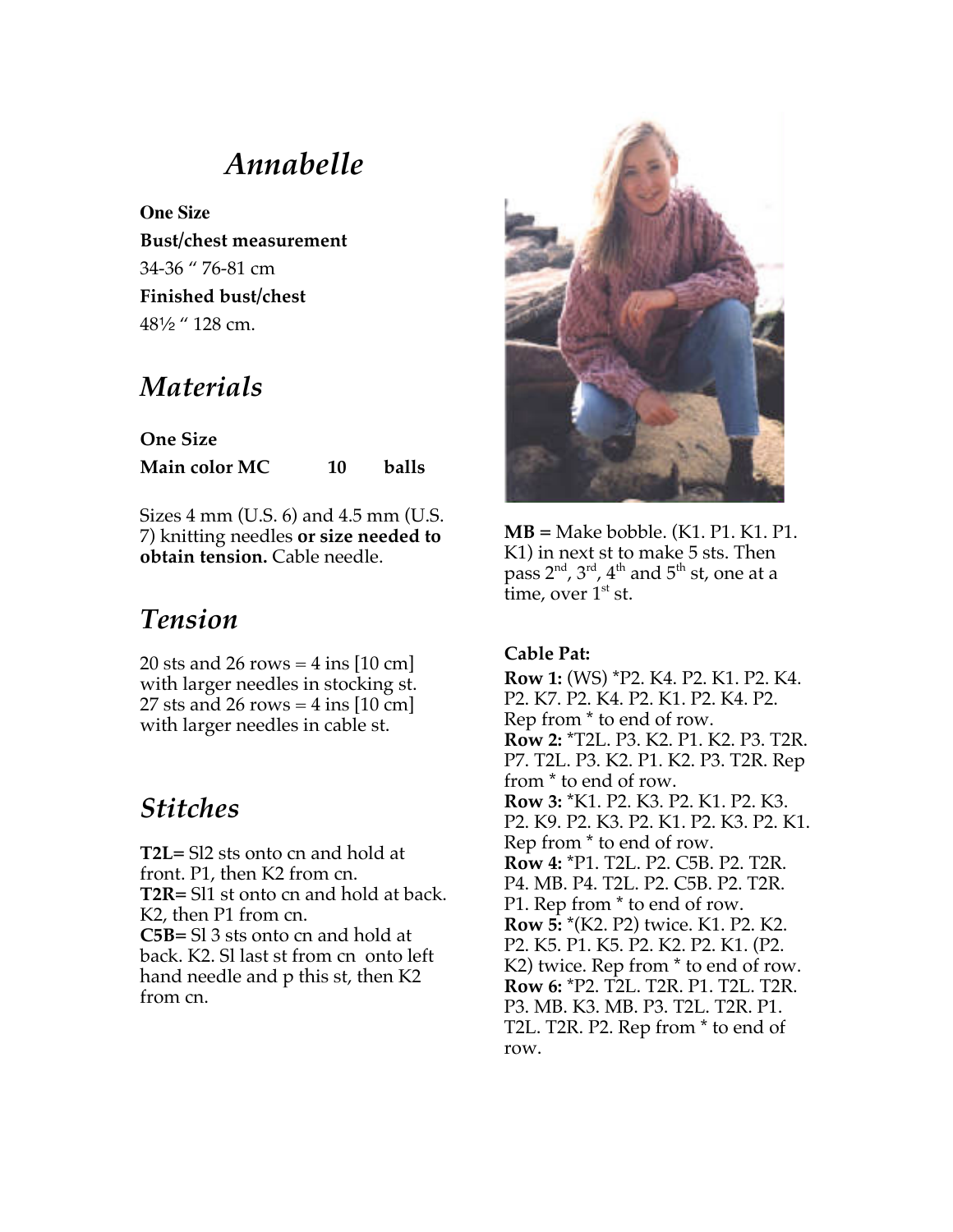**Row 7:** \*(K3. P4) twice. K4. P5. K4. (P4. K3) twice. Rep from \* to end of row. **Row 8:** \*P3. K1. T2R. P3. T2L. K1. P4. K5. P4. K1. T2R. P3. T2L. K1. P3. Rep from \* to end of row. **Row 9:** \*K3. P3. K5. P3. K4. P5. K4. P3. K5. P3. K3. Rep from \* to end of row. **Row 10:** \*P3. T2R. P5. T2L. P4. C5B. P4. T2R. P5. T2L. P3. Rep from \* to end of row. **Row 11:** \*K3. P2. K7. P2. K4. P2. K1. P2. K4. P2. K7. P2. K3. Rep from \* to end of row. **Row 12:** \*P2. T2R. P7. T2L. P3. K2. P1. K2. P3. T2R. P7. T2L. P2. Rep from \* to end of row. **Row 13:** \*K2. P2. K9. P2. K3. P2. K1. P2. K3. P2. K9. P2. K2. Rep from \* to end of row. **Row 14:** \*P1. T2R. P4. MB. P4. T2L. P2. C5B. P2. T2R. P4. MB. P4. T2L. P1. Rep from \* to end of row. **Row 15:** \*K1. P2. K5. P1. K5. P2. K2. P2. K1. P2. K2. P2. K5. P1. K5. P2. K1. Rep from \* to end of row. **Row 16:** \*T2R. P3. MB. K3. MB. P3. T2L. T2R. P1. T2L. T2R. P3. MB. K3. MB. P3. T2L. **Row 17:** \*P2. K4. P5. K4. P4. K3. P4. K4. P5. K4. P2. Rep from \* to end of row. **Row 18:** \*K2. P4. K5. P4. K1. T2R. P3. T2L. K1. P4. K5. P4. K2. Rep from \* to end of row. **Row 19:** \*P2. K4. P5. K4. P3. K5. P3. K4. P5. K4. P2. Rep from \* to end of row. **Row 20:** \*K2. P4. C5B. P4. T2R. P5. T2L. P4. C5B. P4. K2. Rep from \* to end of row. These 20 rows form cable pat.

## *Instructions*

### **BACK**

\*\*With smaller needles cast on 164 sts.

**Row 1:** (RS). K2. \*P2. K2. Rep from \* to end of row. **Row 2:** P2. \*K2. P2. Rep from \* to end of row. Rep these 2 rows (K2. P2) ribbing for  $2\frac{1}{2}$  ins [6 cm] ending with a WS facing for next row.

Change to larger needles and cont in cable pat until work from beg measures  $16\frac{1}{2}$  ins [42 cm] ending with RS facing for next row;

**Armhole shaping:** Cast off 5 sts beg next 2 rows. Dec 1 st each end of needle on next 16 rows. 122 sts on needle.\*\*

Cont in pat until work from beg measures  $9\frac{1}{2}$  ins [24 cm] ending with RS facing for next row.

**Shoulder shaping:** Cast off 11 sts beg next 4 rows, then 12 sts beg following 2 rows. Leave rem 54 sts on a st holder.

## **FRONT**

Work from \*\* to \*\* as given for Back. Cont in pat until work from beg measures 23 ins [58.5 cm] ending with RS facing for next row.

**Neck shaping: Next row:** Pat across 52 sts (neck edge). **Turn**. Leave rem sts on a spare needle. Dec 1 st at neck edge on next 18 rows.

Cont in pat until work from beg measures  $25\frac{1}{2}$  ins [65 cm] ending with RS facing for next row.